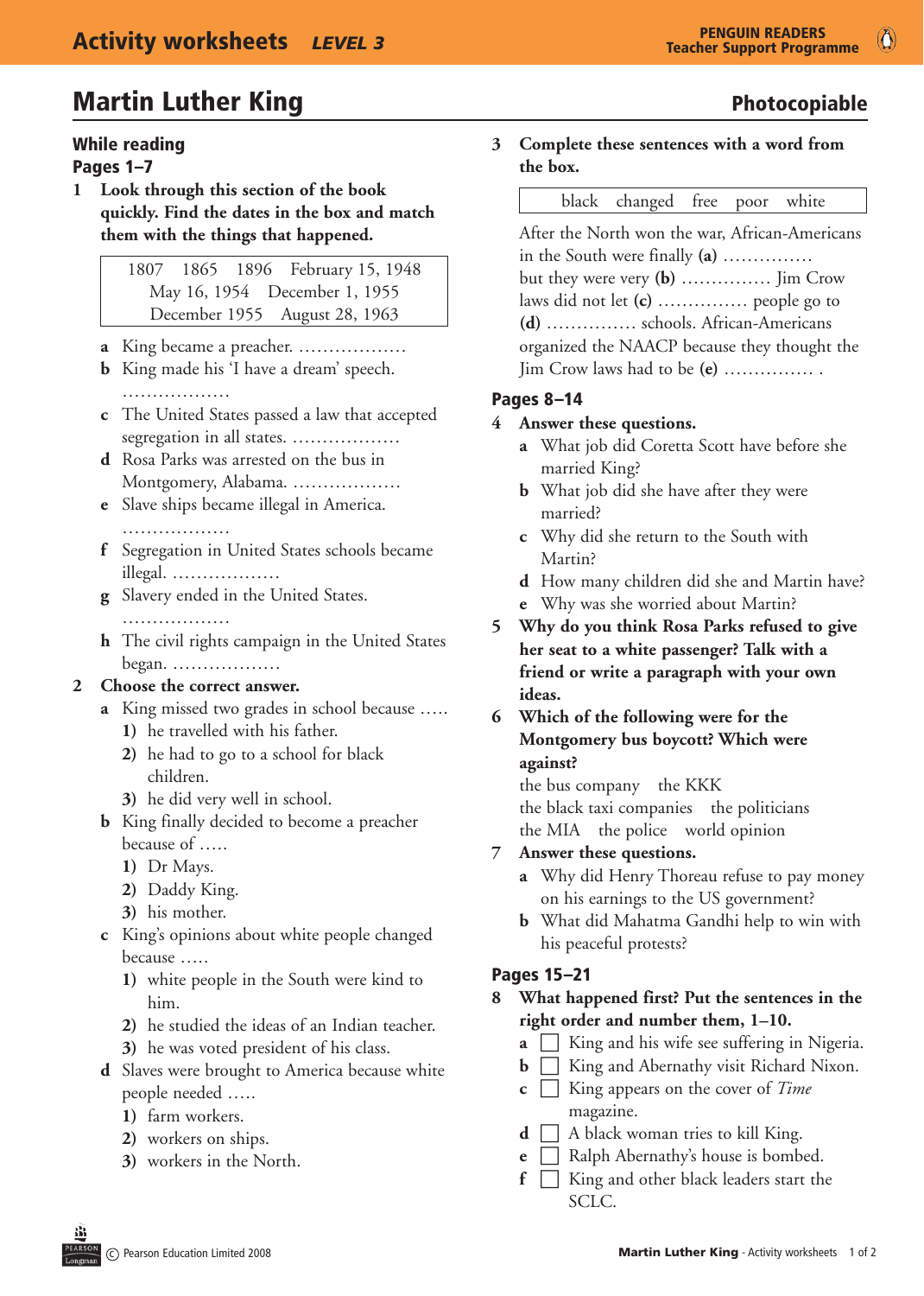## Martin Luther King **Photocopiable** Photocopiable

- **g**  $\Box$  King chooses to spend two weeks in jail.
- $\mathbf{h}$   $\Box$  King tries to speak to Abernathy in a court room.
- **i**  $\Box$  President Eisenhower refuses to help King.
- $\mathbf{i}$   $\Box$  King and his wife fly to Ghana.

#### **9 Answer these questions.**

- **a** Why were King's arrests "good for his campaign"?
- **b** Why were King and the students given steak for their first meal in prison in October 1960?
- **c** Why was King worried when he was taken to Reidsville State Prison?
- **d**  Why didn't King help John F. Kennedy's campaign for president?

### Pages 22–29

#### **10 Find the right name.**

- **a** The President of the United States in 1962 …..
- **b** A Birmingham preacher …..
- **c** An African-American student …..
- **d** Police chief, Birmingham, Alabama …..
- **e** State leader, Alabama …..
- **f** State leader, Arkansas …..
- **g** A politician in Washington, D.C. …..
	- **1)** Bull Connor
	- 2) Fred Shuttlesworth
	- **3)** George Wallace
	- **4)** John F. Kennedy
	- **5)** James Meredith
	- **6)** Robert Kennedy
	- **7)** Orval Faubus

#### **11 Answer these questions.**

- **a** Why did President Eisenhower send soldiers to Little Rock, Arkansas, in 1957?
- **b** In King's letter from Birmingham Jail, what does "Wait!" mean for black people?
- **c**  What did people think when they saw U.S. policemen and dogs attack black children on a protest march?
- **d** Why was John F. Kennedy worried about this civil rights bill?
- **e** How many whites joined the march on Washington?
- **f** Two terrible things followed King's "I have a dream" speech in August 1963. What were they?
- **g** Why was Dr Mays' big dinner part of King's dream?

#### Pages 30–41

- **12 What happened first? Put the sentences in the right order and number them, 1–8.**
	- $\mathbf{a} \Box$  King meets President Johnson.
	- $\mathbf{b}$   $\Box$  King and 400 people march to a Selma courthouse.
	- $\mathbf{c} \ \Box$  King asks protesters around the country to come to Selma.
	- **d President Johnson promises to give all** Americans voting rights.
	- **e Police arrest King, Abernathy and** hundreds of marchers.
	- **f**  $\Box$  King writes a letter from Selma Jail.
	- **g e** President Johnson asks his government to pass the Voting Rights law.
	- **h**  $\Box$  An African-American protester is killed in front of his parents.

#### **13 Complete these sentences with a word from the box.**

#### defend end get give listen riot work

- **a** By the middle of the 1960s, many African-Americans did not ……………… to King any more.
- **b** Malcolm X said that blacks should ……………… themselves against the white enemy.
- **c** Stokely Carmichael thought that black people and white people could not ……………… together.
- **d** King did not want people to ……………… in the streets.
- **e** King wanted President Johnson to ……………… the war in Vietnam.
- **f** King also wanted President Johnson to ……………… jobs to poor people.
- **g** President Johnson wanted to ……………… information about King's private life.

#### **14 There are mistakes in these sentences. Write the correct information.**

- **a** The day before he died, King spoke to workers who wanted more education.
- **b** King was killed outside a church.
- **c** There were no riots when Americans heard that King was dead.
- **d** Only a few people watched King's funeral on television.
- **e** King's killer was sent to prison for a year.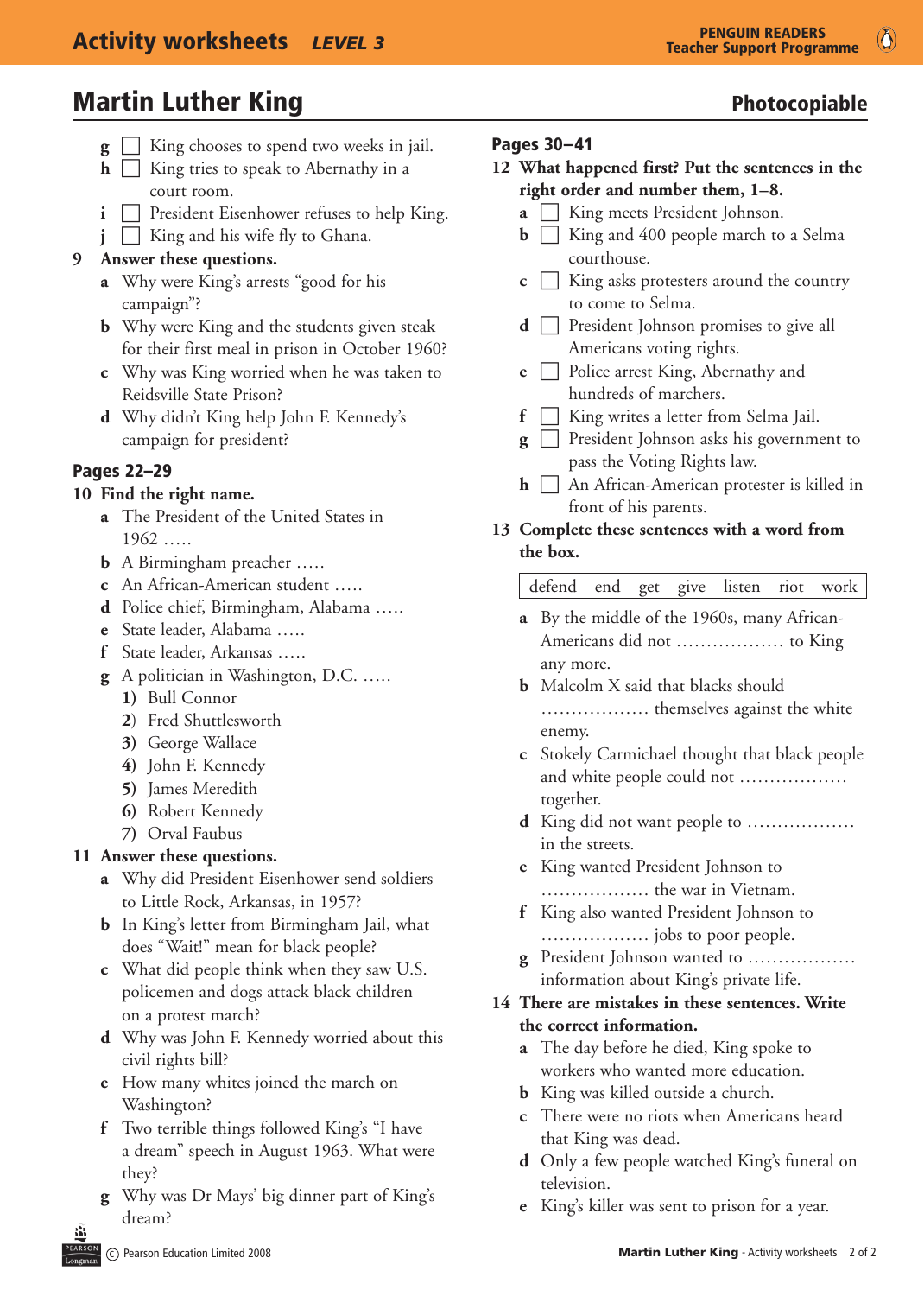## Martin Luther King **Photocopiable** Photocopiable

| $\mathbf{1}$ | Complete the sentences with a word from the box.                | Thoreau was an American lawyer who refused to                                          |
|--------------|-----------------------------------------------------------------|----------------------------------------------------------------------------------------|
|              | books church cloth college gun name                             | obey laws that he did not agree with.<br>Gandhi was an Indian who studied law and<br>f |
|              | speech<br>seats                                                 | believed in violent protest.                                                           |
|              | King changed his  the night before<br>a                         |                                                                                        |
|              | he spoke in Washington, D.C.                                    | 4 Complete these sentences.                                                            |
|              | King's father changed his  after a                              | a In 1957, an African leader invited King to visit the                                 |
|              | trip to Germany.                                                |                                                                                        |
|              | King loved sports and  when he was<br>$\mathbf C$               | King was attacked in a New York<br>b                                                   |
|              | in school.                                                      | Judge Mitchell tried to keep King in<br>C                                              |
|              | King graduated from a  in the<br>d                              | d In 1960, King's father asked people to vote for                                      |
|              | North in 1951.                                                  |                                                                                        |
|              | e                                                               | The Freedom Riders rode buses in the South and                                         |
|              | Montgomery, Alabama.                                            |                                                                                        |
|              | After he won a prize for a speech, the young King<br>f          | f On May 19, 1961, King was worried because                                            |
|              | and a teacher were told to give their                           | people outside Abernathy's church were throwing                                        |
|              | to white people.                                                |                                                                                        |
|              | On a train, a waiter put a  in front<br>g                       | After King phoned him, Robert Kennedy promised<br>g                                    |
|              | of King's face because he was black.                            |                                                                                        |
|              | h After he read Gandhi, King could talk calmly to a             | 5 Are these sentences true (T) or false (F)? Correct                                   |
|              | white student who had a                                         | the false ones.                                                                        |
| $\mathbf{z}$ | Write right $(V)$ or wrong $(X)$ or it does not say $(?)$       | a King wrote his letter from Birmingham jail                                           |
|              | King's father did not want his son to feel<br>a                 | to a group of white policemen.                                                         |
|              | like a slave.                                                   | <b>b</b> During the Children's March, children were                                    |
|              | Slavery in America ended when slave ships<br>$\mathbf b$        | attacked with water and dogs.                                                          |
|              | were made illegal.                                              | There were more than 200,000 black marchers<br>$\mathbf c$                             |
|              | After 1865, African-Americans wanted to<br>C                    | in the March on Washington.                                                            |
|              | go to the North.                                                | The men who bombed the Sixteenth Street<br>d                                           |
|              | d W.E.B. DuBois was against the Jim Crow                        | Baptist Church were sent to prison quickly.                                            |
|              | laws.                                                           | e At 35, King became the youngest winner of                                            |
|              | After 1954, there was no more segregation<br>e                  | the Nobel Peace Prize.                                                                 |
|              | in the US.                                                      | Underline the correct words.<br>6                                                      |
|              | The US government decided to help black<br>f                    | a King asked to put 400 African-Americans                                              |
|              | soldiers buy houses.                                            | in white schools / on the voting list in Selma,                                        |
|              | Ralph Abernathy helped King organize<br>g                       | Alabama.                                                                               |
|              | the MIA.                                                        | On "Bloody Sunday", the violence by police /<br>b                                      |
| 3            | There are mistakes in these sentences. Write the                | protesters in Selma was reported around the country.                                   |
|              | correct information.                                            | King spoke about voting rights on the steps of the<br>C                                |
|              | King met Coretta Scott in Montgomery.<br>a                      | courthouse / state building in Montgomery, Alabama.                                    |
|              | After she married King, Coretta taught and gave<br>b            | Malcolm X was <i>against   for</i> King's peaceful<br>d                                |
|              | the money to the civil rights campaign.                         | protests.                                                                              |
|              | On December 1, 1955, Rosa Parks gave her seat to<br>$\mathbf c$ | Stokely Carmichael became the leader of<br>e                                           |
|              | a white person on the bus.                                      | the Freedom Riders / the SNCC.                                                         |
|              | The KKK was an organization in the South which<br>d             | King said that the riot in Watts happened because<br>t                                 |
|              | helped black people.                                            | people were against the war I poor and hopeless.                                       |
|              |                                                                 | There were more <i>riots   wars</i> in the summer of<br>g                              |

 $\circ$ 

1967.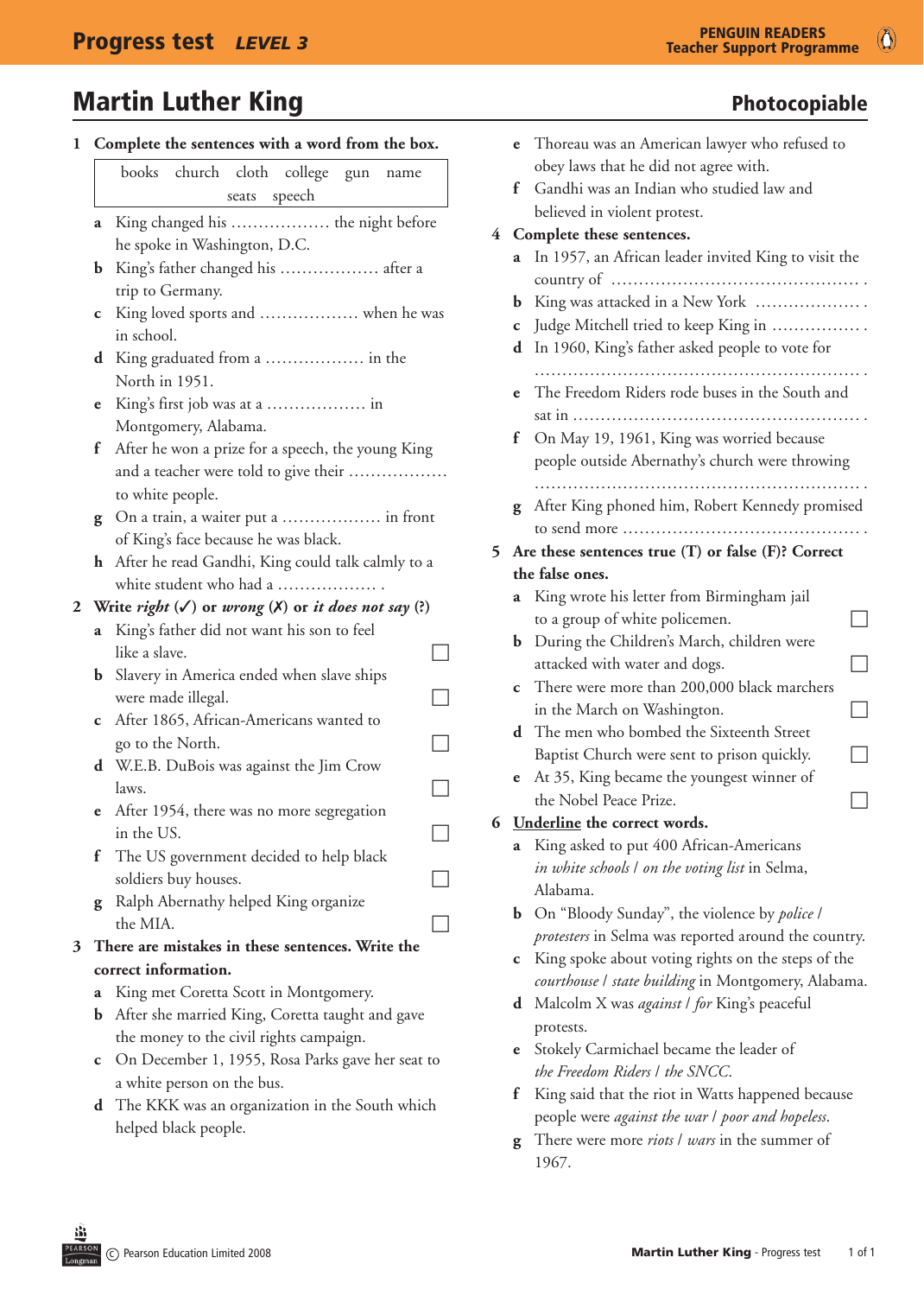## Martin Luther King

### Book key

- **1 a** civil rights, freedom, peace, voting rights
	- **b** boycott, demonstrate, march, protest, riot (also, possibly, bomb, violence)
- **2 a** no **b** yes **c** no
- **3** Open answers
- **4 a** Washington, D.C.
	- **b** Daddy King (Martin Luther King's father)
	- **c** Atlanta **d** Montgomery (Alabama)
	- **e** Connecticut
- **5 a** 1620 **b** 1807 **b** 1861–65 **d** 1896 **e** 1909
	- **f** 1954 **g** 1955
- **6–9** Open answers
- **10 a** 3 **b** 7 **c** 3 **d** 3 **e** 3 **f** 7 **g** 7
- **11 a** Mrs. Parks was arrested for refusing to give her seat to a white person.
	- **b** Martin Luther King joined the boycotters in jail.
	- **c** Segregation on buses in the United States became illegal.
- **12–14** Open answers
- **15 a** 3 **b** 4 **c** 2 **d** 1 **e** 5
- 16  $\checkmark$ : b, c, e
- **17 a** King said this to the people in his church because he was very worried. He was prepared to die for his people.
	- **b** A guard at the court room said this to King because King tried to get inside. King wanted to speak to Abernathy.
	- **c** King thought this because the police were driving him 500 kilometers through dark country roads in the early hours of the morning.
	- **d** Daddy King said this to the people at Ebenezer Church because he was grateful to JFK for his help.
- **18 a** After he talked to the judge, King was freed on bail.
	- **b** He sent soldiers to stop the segregationists' attack on the Freedom Riders.
	- **c** They moved people out of a church where segregationists were becoming violent.
- **19–20** Open answers
- **21 a** nine **b** riot **c** King's **d** demonstrations **e** police
- **22** √: a, c, e
- **23 a** He was the state leader of Alabama and he promised to continue segregation in the state colleges.
	- **b** The SCLC organized protest marches for the civil rights campaign. It held important discussions with business and church leaders.
	- **c** He was Birmingham's police chief and a segregationist. He gave orders to the police to arrest and attack black children.
- **24** Open answers
- **25 a** Selma, Alabama **b** Montgomery, Alabama
	- **c** Washington, D.C. **d** South Vietnam
	- **e** Watts, in Los Angeles **f** Chicago
	- **g** Memphis, Tennessee **h** Memphis
- **26 a** This made King happy because black people finally won the right to vote.
	- **b** This worried King because he did not believe in violence.
	- **c** This worried King because he did not want more riots and violence.
	- **d** This worried King because he did not believe in the use of violence. The money was needed for houses for poor people in the U.S.
	- **e** This made King happy. He and black Americans will die and go to the Promised Land.
- **27–34** Open answers

### Discussion activities key

- 1 Open answers
- **2 a** True
	- **b** African-Americans suffered because of laws in the American South.
	- **c** Segregation means that a black person cannot sit next to a white person on the bus.
	- **d** King wanted all protests and marches to be non-violent.
	- **e**  True
- **3–13** Open answers

### Activity worksheets key

- **1 a** February 15, 1948
	- **b** August 28, 1963
	- **c**  1896
	- **d** December 1, 1955
	- **e** 1807
	- **f**  May 16, 1954
	- **g** 1865
	- **h** December 1955